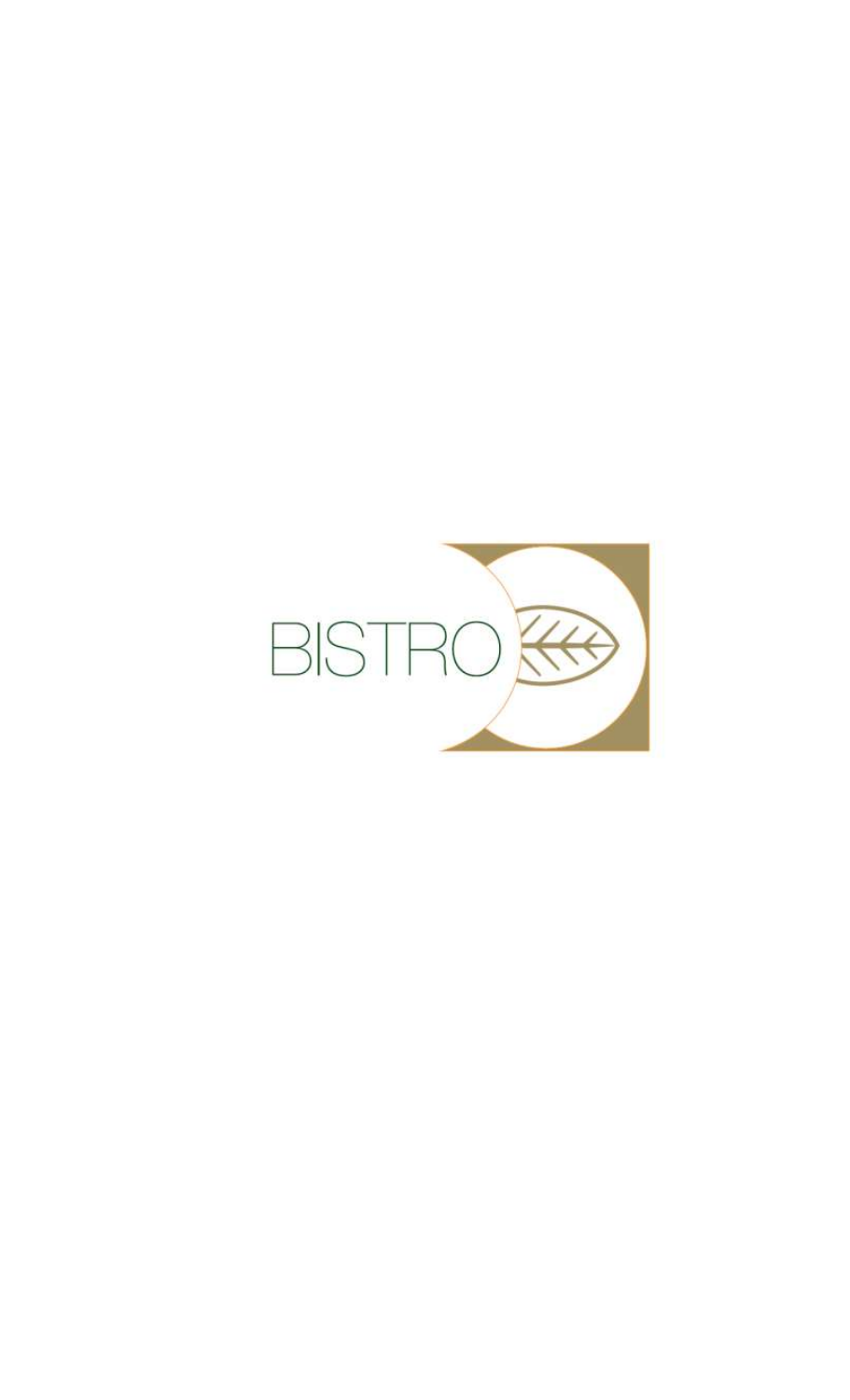# DE NUESTRO RINCÓN MEXICANO FROM OUR MEXICAN CORNER

**Quesadillas •** *Quesadillas de maiz* Guacamole, salsa mexicana y crema agria *Guacamole, Mexican sauce and sour cream*

> Flor de calabaza • *Zucchini flowers \$120mn / \$9.00usd* Rajas poblanas • *Poblano peppers \$120mn / \$9.00usd* Champiñones • *Mushroom \$125mn / \$9.50usd* Jamón •*Ham \$120mn / \$9.00usd*

**Sopes •** *Sopes maiz \$125mn / \$9.50usd* Servidos con salsa de molcajete, mayonesa de chipotle, aguacate, lechuga, queso Cotija y crema agria *Served with molcajete salsa, chipotle mayonnaise, avocado, lettuce, Cotija cheese and sour cream* Cochinita pibil

Lengua de res •*Beef tongue*

Chorizo •*Spanish sausage*

Machaca de marlín •*Marlin machaca*

Camarón •*Shrimp*

**Tamal de mole poblano •** *Poblano mole tamal \$105mn / \$8.00usd* Cocido en hoja de plátano, relleno de pollo en mole poblano y servido con frijoles negros refritos, queso fresco y crema agria *Steamed in banana leaves, filled with chicken in mole poblano and served with refried black beans, fresh cheese and sour cream*

> **Leche entera •** *Whole milk \$45mn / \$3.40usd*

**Light /Descremada •** *Low fat milk \$50mn /\$3.80usd*

> **Leche de soya •***Soy milk \$50mn /\$3.80usd*

**Té caliente •** *Hot tea \$45mn / \$3.40usd*

**Café •** *Coffee \$50mn /\$3.80usd*

**Capuchino •** *Cappuccino \$65mn /\$4.90usd*

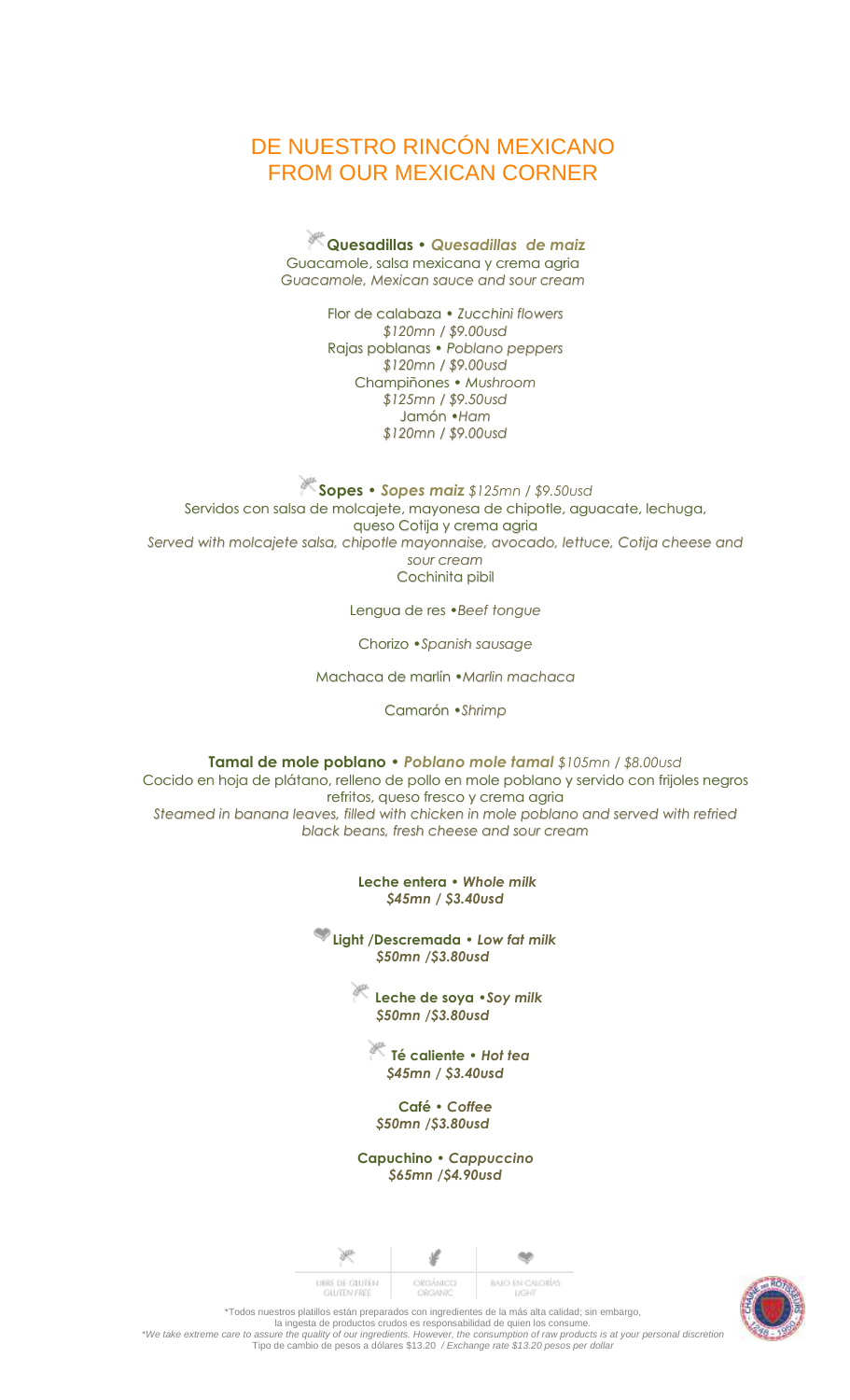# ESPECIALIDADES • SPECIALTIES

## **Huevos canasta •** *Eggs in a basket \$120mn / \$9.00usd*

Huevos estrellados en canasta de tortilla de harina, con frijoles refritos, tocino, champiñones, espinacas, tomate, pimiento morrón verde y cebolla. Guarniciones: papa *hashbrown*, queso panela asado y jitomates deshidratados a las hierbas finas.

*Fried eggs in a flour tortilla basket with refried beans, bacon, mushrooms, spinach, tomato, green bell pepper and onions. Accompaniments: hash-brown potatoes, grilled panela cheese and dried tomatoes with fine herbs.*

## **Huevos divorciados •***Divorced eggs \$120mn / \$9.00usd*

Servidos sobre tortilla de maíz frita, frijoles refritos, jamón y huevos estrellados, salsa verde y roja, queso panela asado y papa *hashbrown*

*Fried eggs, ham and refried beans served on a fried corn tortilla with red and green salsas, grilled panela cheese and hash-brown potatoes*

## **Huevos "Playa del Carmen" •** *Playa del Carmen eggs \$145mn / \$11.00usd*

Huevos pochados sobre un bísquet dorado en mantequilla, salami, salsa holandesa "florentina" y taquito dorado de pollo

*Poached eggs, served on a toasted, buttered biscuit with salami and Florentine-style Hollandaise sauce, served with a crispy chicken taco*

## **Omelette de bacalao •** *Black cod omelet \$165mn / \$12.50usd*

Servido sobre papas y tocineta estilo "campesino", vinagreta virgen de aceitunas negras y timbal de rajas poblanas

*Served over campesino-style potato and bacon sautée, with black olive extra virgin vinaigrette and mini timbale of poblano peppers*

#### **Omelette bajo en calorías •** *Low-cal omelet \$120mn / \$9.00usd*

Claras de huevo con espinacas, cebolla, tomates, champiñones salteados, queso cottage y verduras a la parrilla

*Egg whites with spinach, onions, tomatoes and sautéed mushrooms, served with cottage cheese and grilled vegetables*

## **Omelette "Forestiere" •** *"Forestiere" omelet \$120mn / \$9.00usd*

Relleno de champiñones silvestres, salsa de ternera con un toque de vino tinto, cebollas cambray glaseadas, queso panela asado y jitomates deshidratados a las hierbas finas *Filled with wild mushrooms, veal sauce with a touch of red wine, glazed baby onions, grilled panela cheese and dried tomatoes with fine herbs.*

## **Sándwich abierto de centeno •** *Open-faced sandwich on rye \$125mn /\$9.50usd*

Rebanadas de pan de centeno tostadas, salsa cassé de tomate, lomo canadiense, jamón York, queso de cabra gratinado y aceite virgen de chile rojo

*Slices of toasted rye bread, cassé tomato sauce, Canadian bacon, York ham, warm goat cheese and extra virgin red chili oil*

**Chilaquiles tradicionales •** *Traditional chilaquiles \$145mn / \$11.00usd*

Tortilla crujiente salteada en salsa roja picante, gratinados con queso mozarella y crema agria, servidos con pollo o huevos estrellados.

*Crispy fried tortilla strips in spicy red salsa with melted Mozzarella cheese and sour cream. Served with chicken or fried eggs.*

## **Mini tostadas de machaca •** *Mini machaca tostadas \$175mn /\$13.30usd*

3 mini tostadas de machaca: de camarón, de res y de marlín con queso Cotija, crema agria, guacamole, mayonesa de chipotle y salsa mexicana

*3 mini machaca tostadas: shrimp, beef and marlin, with Cotija cheese, sour cream, guacamole, chipotle mayonnaise and Mexican sauce*



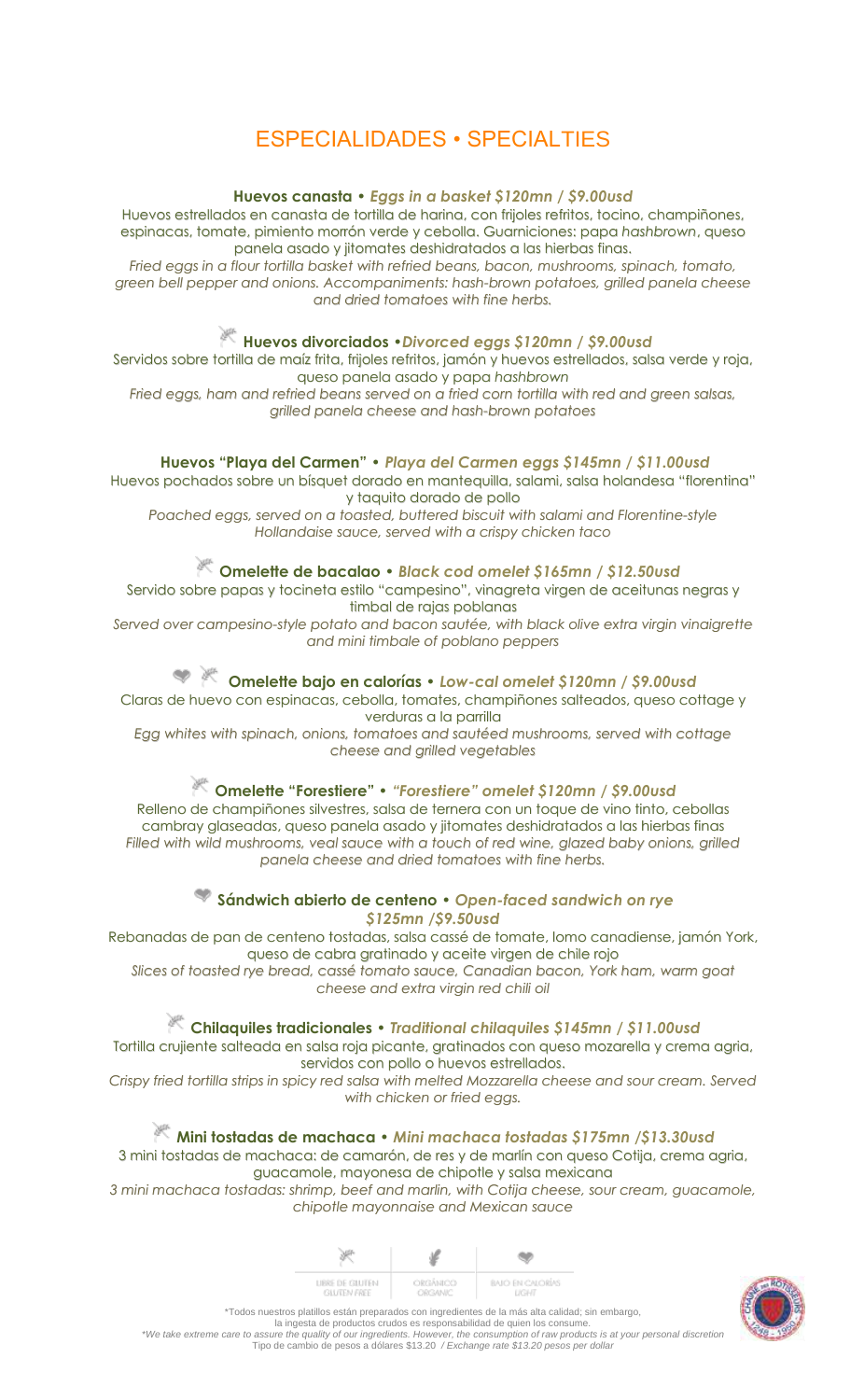# DESAYUNO • BREAKFAST

**Jugos de temporada •** *Seasonal juices \$60mn / \$4.50usd* Naranja, toronja, zanahoria, manzana, piña, vampiro (naranja, betabel y apio) y verde (naranja, apio, piña, nopal, perejil y espinaca) *Orange, grapefruit, carrot, apple, pineapple, vampire (orange, beet and celery) and green (orange, celery, pineapple, cactus, parsley and spinach)*

> **Jugos de soya •** *Soy juice blends \$65mn / \$4.90usd* Mango, durazno, guanábana o manzana *Mango, peach, soursop or apple*

**Plato de frutas •** *Fruit plate \$105* Sandía, piña, melón, plátano, manzana, papaya, supremas de toronja, fresa y queso cottage al lado *Watermelon, pineapple, cantaloupe, banana, apple, grapefruit segments, strawberries and cottage cheese on the side*

**Timbal de Macedonia •** *Macedonian fruit timbale \$145mn /\$11.00usd* Fruta de temporada en timbal, con un toque de miel de agave *Seasonal fruit timbale, with a touch of agave syrup*

**Selección de yogurt •***Yogurt selection \$65mn / \$4.90usd* 0% grasa: natural o fresa *Fat free: plain or strawberry*

**Smoothies de yogurt •** *Yogurt smoothies \$85mn / \$6.50usd*

Fresa, plátano, frambuesa, ciruela pasa, mango, coco, servido con cereal o granola *Strawberry, banana, raspberry, prunes, mango and coconut, served with cereal or granola*

**Cereales •** *Cereals \$90mn /\$6.80usd*

Special K, Zucaritas, Choco Krispis, Froot Loops, Corn Pops, Corn Flakes, All Bran; servidos con leche entera, descremada o de soya *Special K, Frosted Flakes, Choco Krispis, Corn Pops, Corn Flakes, All Bran; served with whole milk, skim milk or soy milk*

**Avena caliente •** *Hot oatmeal \$90mn /\$6.80usd*

Con plátano, fresa y uvas pasas al lado *With banana, strawberries and raisins on the side*



UBRE DE GLUTEN